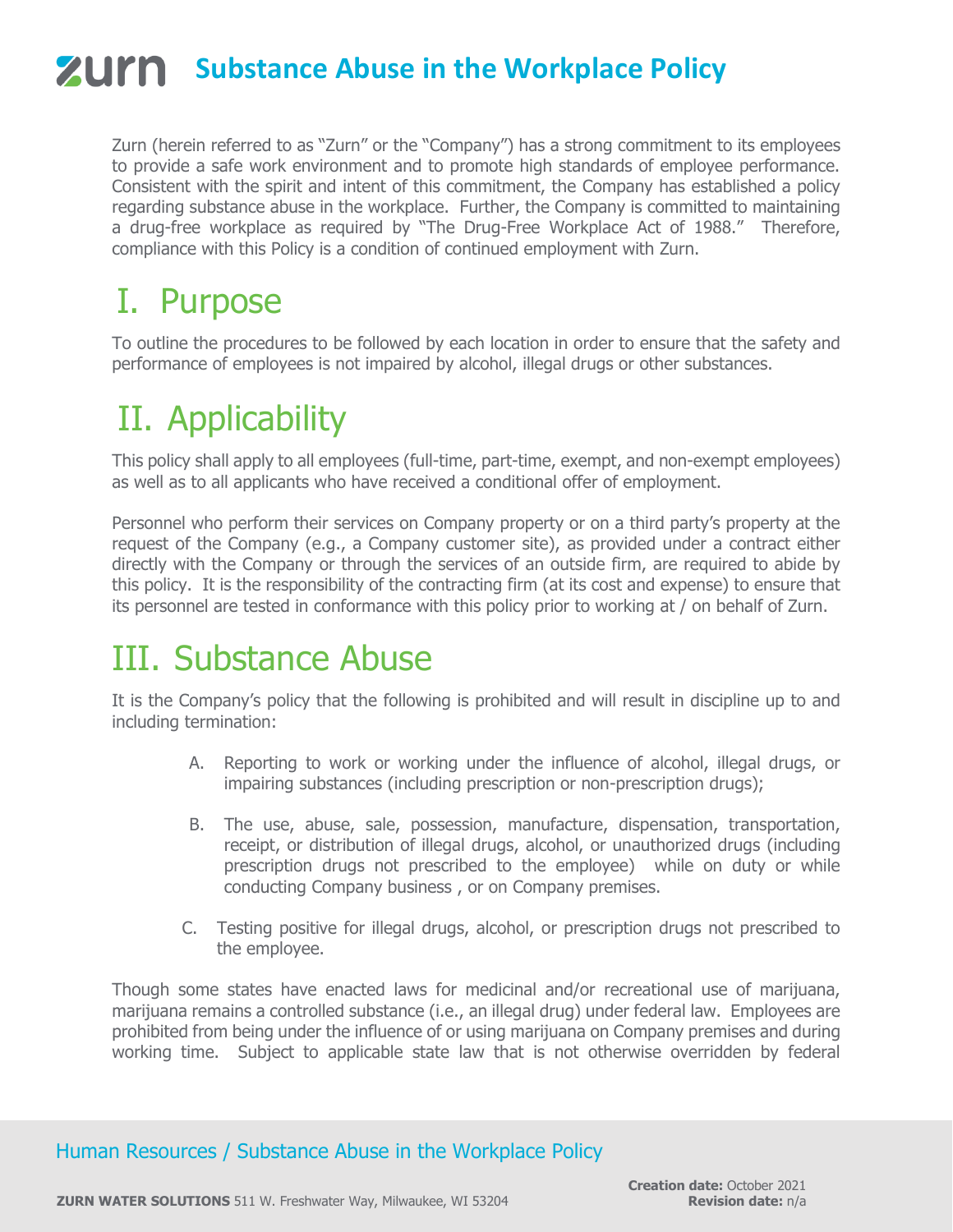## Substance Abuse in the Workplace Policy

 $\mathbf{z}$ 

requirements, a positive drug test by a registered, authorized, or prescribed user of medicinal marijuana will be subject to the same terms and conditions under this Policy as a positive test by any other employee or applicant. The Company will not, however, take any adverse action against an employee or applicant solely based on that employee's or applicant's status as a registered, authorized, or prescribed user of medicinal marijuana or other cannabinoid-based products for medicinal purposes.

Nothing in this policy is meant to prohibit the appropriate use of over-the-counter medication or other medication that can legally be prescribed under both federal and state law, to the extent that it does not impair an employee's job performance or safety or the safety of others. Misuse of prescriptions narcotics is all too common, and employees should be aware that use of such drugs without a prescription, overuse that is not in accordance with a prescription, use of drugs prescribed to a person other than the employee, or use at a time when the prescription is no longer applicable, is also prohibited. Employees who take over-the-counter medication or other medication that can legally be prescribed under both federal and state law should inform their supervisor or Human Resources if they believe the medication will impair their job performance, safety or the safety of others or if they believe they need a reasonable accommodation before reporting to work while under the influence of that medication.

The Company provides an Employee Assistance Program (EAP), which will be available to counsel employees on illegal drugs, controlled substances, impairing substances, and alcohol, including the effects and consequences of such substances on personal health, safety, and the work environment.

The Company is willing to provide certain assistance to those employees who seek treatment for their abuse of alcohol or drugs. Accordingly, the Company encourages all employees who may have a problem with substance abuse to come forward and take advantage of the Company's assistance and referral sources.

Coming forward with a substance abuse problem will not necessarily result in termination. However, all employees, including those with substance abuse problems, must meet the requirements of this Policy. Employees found in violation of this Policy risk termination of their employment.

## IV. Right to Test/Search

Drug and/or alcohol tests will be performed in the following situations to the extent allowed by applicable state and federal law. Employees and applicants may be tested for alcohol or drugs, including, but not limited to the following: marijuana, cocaine, opiates, phencyclidine, and amphetamines. The Company reserves the right to test for other substances without further notice, unless otherwise prohibited.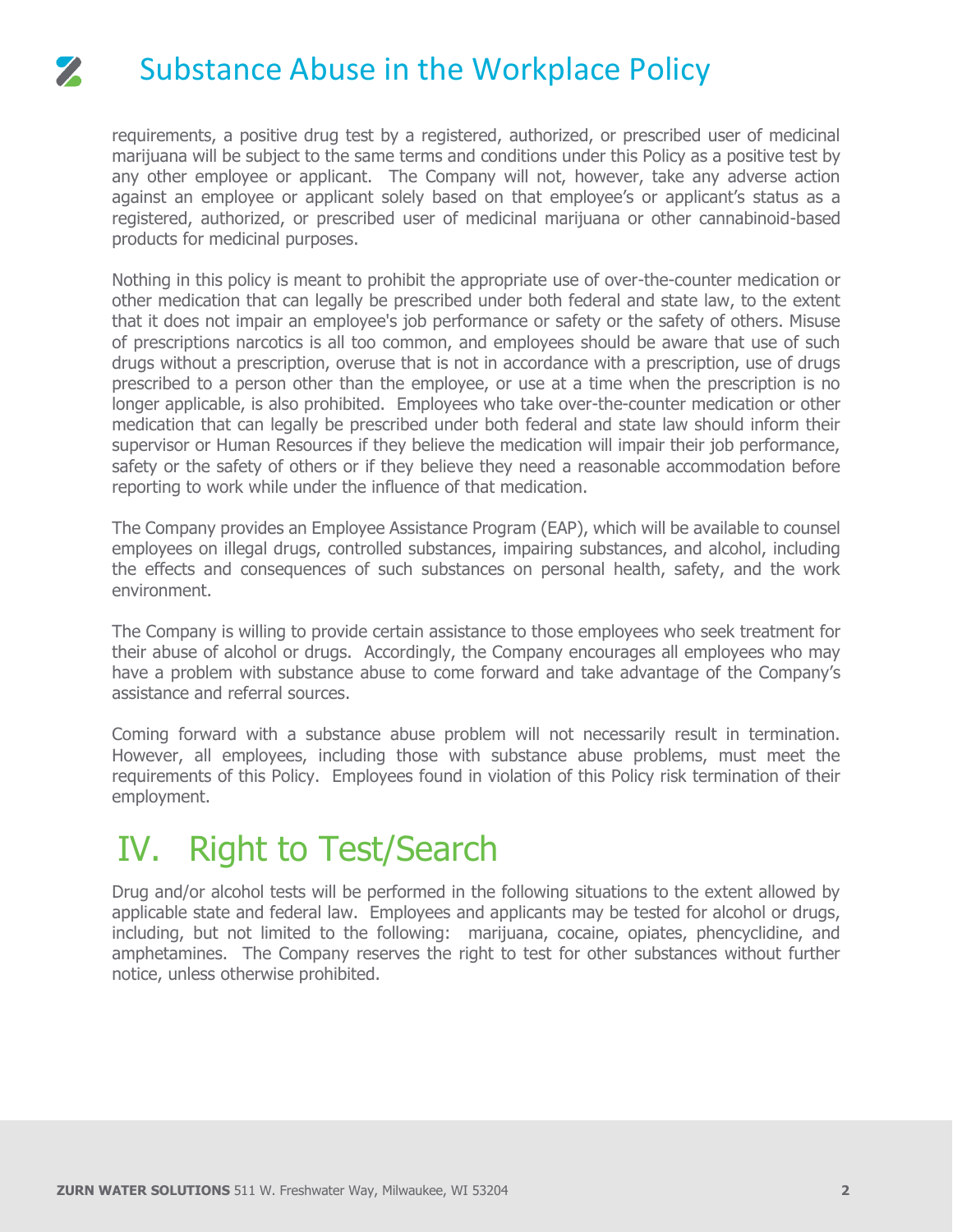

### A. **Pre-employment Testing**

Any applicant who has been conditionally offered employment will be required to take a medical examination that will include a test for illegal drugs. Applicants shall be informed that testing will be part of the physical examination process by a printed notice with the employment application. Any applicant who tests positive on a confirmatory test and who does not refute the results through the MRO (Medical Review Officer) process in a timely and successful way by explanation or retesting of the original sample will not be hired by the Company. Any applicant who refuses to submit to testing, interferes or tampers with the test, or fails to appear for his or her scheduled test, will be denied employment, and will not be considered for employment in the future.

### B. **Reasonable Cause Testing**

Where there is reasonable cause to suspect that an employee has violated this Policy, the Company will require the employee to submit to a drug and alcohol test at the Company's expense as soon as possible after the Company acquires the information. Reasonable cause may be based on, but not limited to, a change in an employee's temperament, speech, physical condition, appearance, body odor, lowered job efficiency, mistakes, poor judgment, dilated or constricted pupils, bloodshot eyes, puncture marks, confusion, balance problems, possession of drug paraphernalia, or other facts (including credible reports).

The Company will transport the employee to a medical facility in order to have blood or urine samples drawn and/or a breath test administered. The employee will not be allowed to return to work until the results of the test are received. If the test is negative, the employee will be paid for their lost work time. The employee will be offered safe passage home from the medical facility or Company premises, at the Company's expense.

### C. **Searches on Company Property**

- 1. The Company reserves the right to conduct searches of the company's premises, including work, areas, rest areas, parking lots, offices, company vehicles, lockers, desks, and cabinets. The company also reserves the right to take custody of and submit for testing any item, article, or substance the company discovers during a search that appears to the company to be evidence of a violation of this Policy or any other company policy, including policies prohibiting theft. Employees must use only company locks to secure company vehicles, lockers, desks, file cabinets and other company owned areas. Searches may be conducted at any time without advance notice and without employee consent. An employee who refuses to cooperate with such searches, or who violates any provisions of this Policy, will be subject to discipline up to and including discharge.
- 2. The Company reserves the right to conduct searches of an employee's possessions, such as briefcase, purse, lunch box, tool box, or motor vehicle while the employee is on company property or on duty. Before conducting a search pursuant to this paragraph, the Company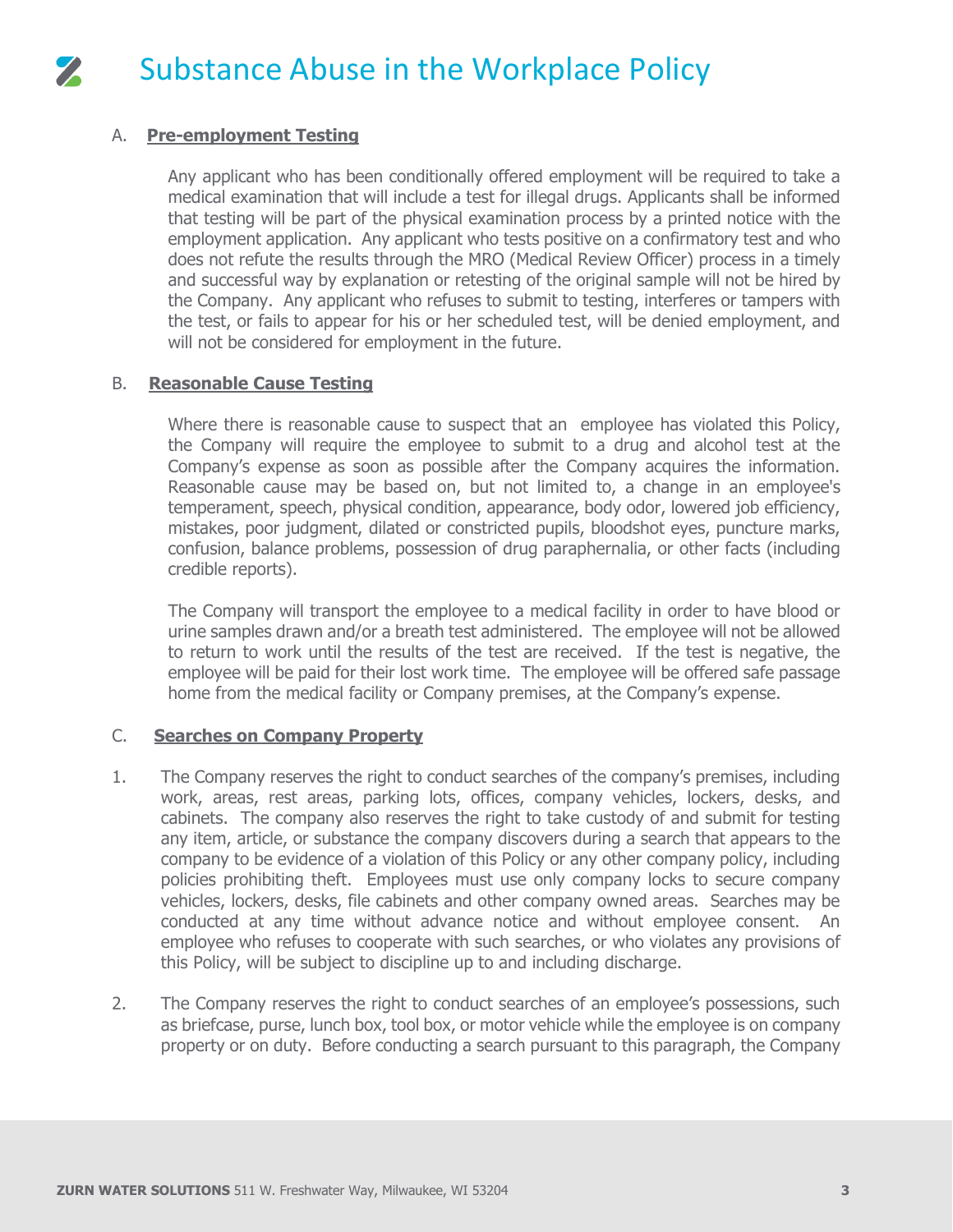will tell the employee the reason for the search and request the employee's written consent to the search. The employee may be requested to empty his or her pockets for inspection of the contents. No search will be conducted if the employee refuses to consent in writing to the search, but the employee's refusal to cooperate with search efforts will subject the employee to discipline up to and including discharge.

- 3. Illegal drugs or other contraband discovered during a search will be confiscated and turned over to the authorities.
- 4. If a search reveals an employee is in violation of this Policy, or any other Company rule or policy, the employee will be subject to discipline up to and including discharge under the applicable policy.

### D. **Post-Accident Testing**

The Company will require employees to submit to drug and alcohol testing following any work-related accident or injury, unless prohibited by law. Any accident that involves injury or threat of injury to persons or damage to property or a "near-miss" which could have had a similar result will require all involved employees to be tested.

Employees will be sent for drug and alcohol testing as soon as possible after the Company knows of such an incident. An employee who is seriously injured and cannot provide a sample at the time of the accident will provide the necessary authorization for obtaining hospital reports and other documents that would indicate whether there were any prohibited substances or alcohol in the employee's system.

Employees are prohibited from consuming alcohol within an eight-hour period immediately following a work-related accident or until the employee has submitted to post injury or accident testing or a "for-cause" suspicion test, whichever comes first.

### E. **Testing After Layoff or Leave of Absence**

Any employee who has been called back to work from a layoff of more than ninety (90) days or has returned to work from an unpaid leave of absence of more than ninety (90) days will be required to submit to a drug and alcohol test. Employees who return in a timely fashion from an FMLA leave are exempted.

### F. **Conviction of A Drug-Related Offense**

Employees who are convicted of a drug-related offense in the workplace will be considered in violation of this Policy and will be subject to appropriate disciplinary action, depending on the nature of the offense. As a condition for continued employment, an employee who is convicted of such an offense must notify his or her supervisor within five (5) calendar days after the conviction. (Under the Drug-Free Workplace Act of 1988, the Company is required to: (1) notify a federal contracting agency of any such criminal conviction within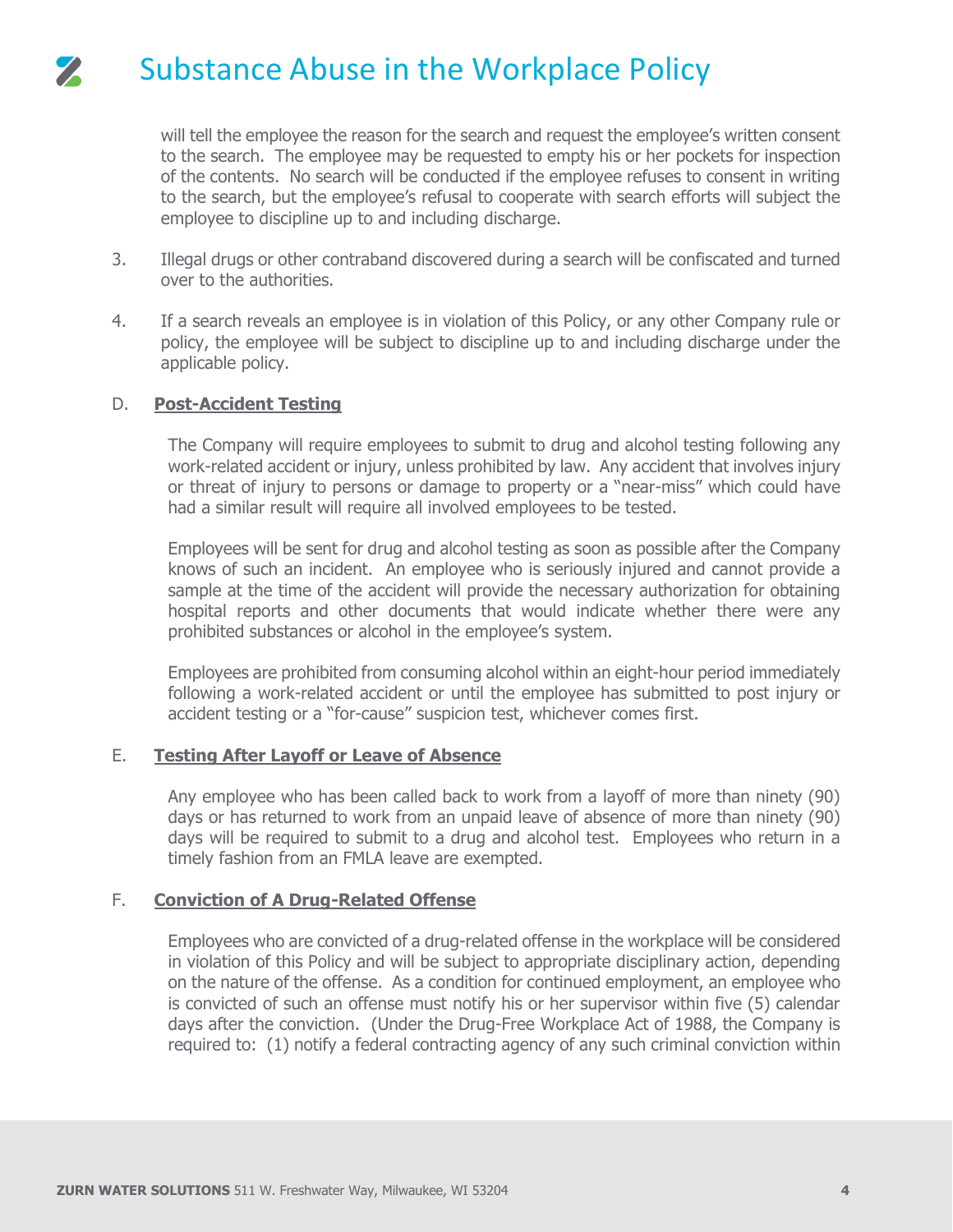10 calendar days of learning of the conviction and (2) within 30 calendar days, take appropriate disciplinary action or require the convicted employee to participate in a drug rehabilitation program.)

### G. **Legally or Contractually Required Random Testing**

Under limited circumstances, legal obligations or contracts require that Company employees be subject to a random drug testing program in order to work on a particular job or project, or with a particular customer. When such circumstances arise, employees chosen to work on the job or project, or with the particular customer, will be enrolled in random drug testing in accordance with the random drug testing program outlined in Attachment A to this Policy. At the time of enrollment, employees will be notified that they will be subjected to random drug testing, and to the extent possible, will be informed of the projected duration of their enrollment in the random drug testing program. If an employee does not wish to work on a job or project, or with a customer, that requires enrollment in the random drug testing program, the employee should speak with his/her manager about alternative assignments.

## V. Specimen Collection and Testing Procedures

### A. **Collection Procedures and Employee Privacy**

To the extent practicable and permitted by law, medical personnel will supervise the collection of specimens (i.e., urine, blood, etc.) for testing. Any employee who attempts to alter or substitute a specimen or otherwise undermine the integrity of the process will be subject to immediate discharge.

### B. **Testing Procedures**

Only laboratories that have been approved for drug and alcohol testing by the governing federal or state authority will test specimens. Specimens will be tested at the detection levels established by the governing federal or state authority ("impairment") to the extent applicable. In the absence of federal and/or state standards, the Company will apply cutoffs established by the Department of Health and Human Services or the Department of Transportation regulations in consultation with medical professionals. The Company will rely only on positive test results that have been confirmed by gas chromatography/mass spectrometry or, if applicable, the method or methods of analysis established by governing law ("confirmatory tests"). The Company will pay for any drug and/or alcohol tests that it requests or requires.

Upon the employee's request, he or she may obtain a written copy of the test results.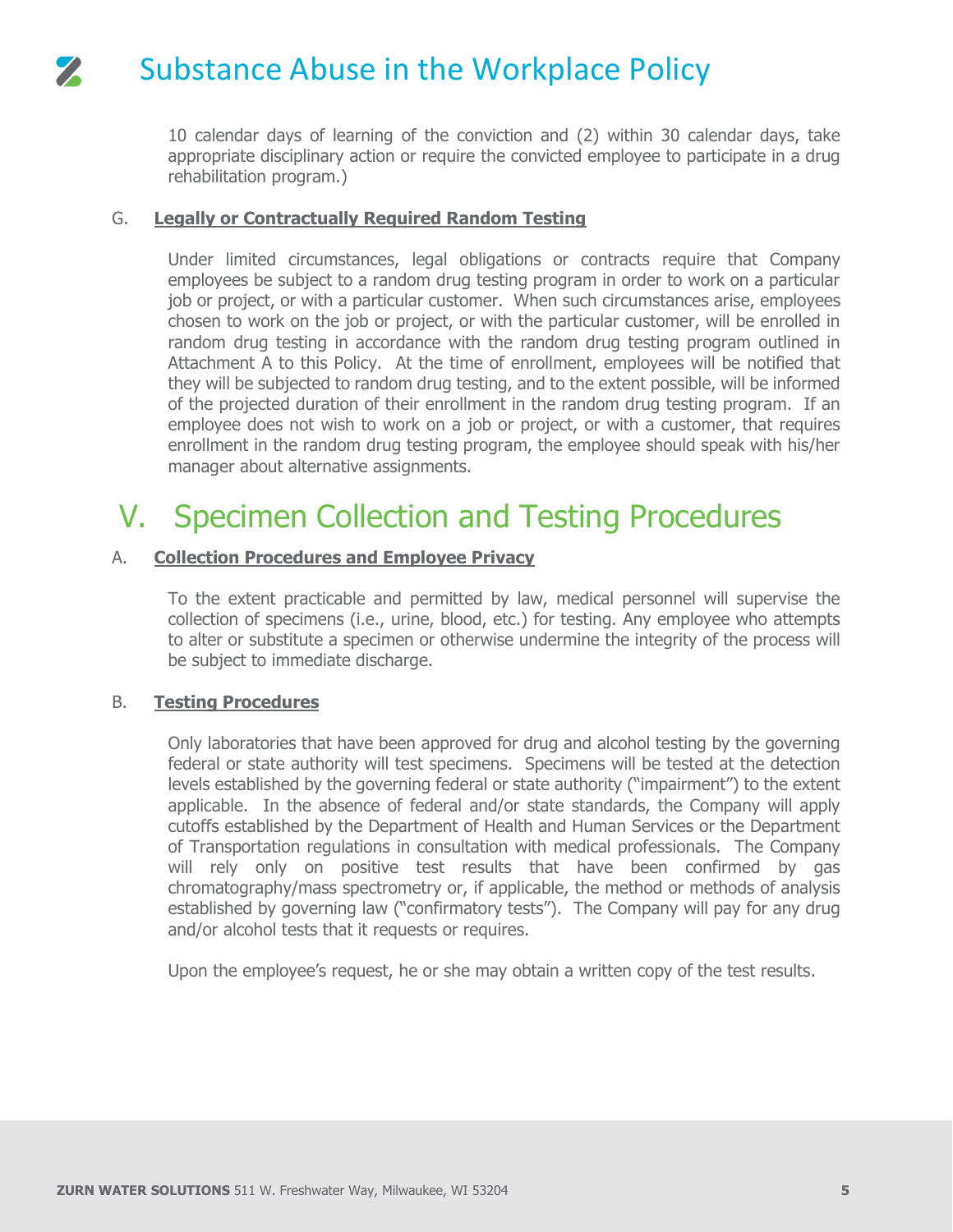## VI. Failure to Comply with Policy

 $\mathbf{z}$ 

Failure to comply with this Policy, including testing requirements, will result in immediate discharge. This includes the outright refusal of a test, causing delay in the administration of a test or an attempt to undermine, tamper, or interfere with the integrity of the test. There may also be legal consequences to violating this Policy under state and/or federal law.

## VII. Test Results and Retesting

### A. **Consequences of Testing Positive for the First Time**

For the purposes of this Policy, a "first-time failing employee" will be defined as any employee who: (1) tests positive on a confirmatory test for the first time; (2) does not timely and successfully refute the test results by explanation or retesting; and (3) has not violated any other Zurn rule or policy, including other rules or prohibitions outlined in this Policy. A first-time failing employee will be required to participate in a drug and alcohol evaluation, and will be expected to complete counseling, rehabilitation, and/or the treatment program (the "treatment program") as recommended. In addition, "first-time failing employees" may be subject to discipline, suspension, transfer, demotion or other personnel action short of discharge. They will also be required to enter into a Last Chance Agreement (See Attachment B) before returning to work, the terms of which will govern their return to work.

A first-time failing employee will be discharged if he/she:

- 1. in addition to the first-time failed confirmatory test, is found to have violated another Zurn policy or has engaged in other prohibited conduct that can lead to discharge, including, but not limited to, violating another rule or prohibition contained in this Policy (e.g. possessing or consuming illegal drugs in the workplace in addition to a positive test);
- 2. in addition to the first-time failed confirmatory test, has engaged in conduct that endangers the safety of him/herself or other co-workers;
- 3. refuses to enter into a Last Chance Agreement;
- 4. fails to appear for Company scheduled chemical dependency evaluations;
- 5. refuses to participate in recommended counseling, rehabilitation, and/or treatment programs;
- 6. fails to successfully complete recommended counseling, rehabilitation, and/or treatment programs; or
- 7. fails to submit to required follow-up testing.

Time lost by a first-time failing employee during participation in a treatment program that requires the employee to miss work will be governed by the Company's applicable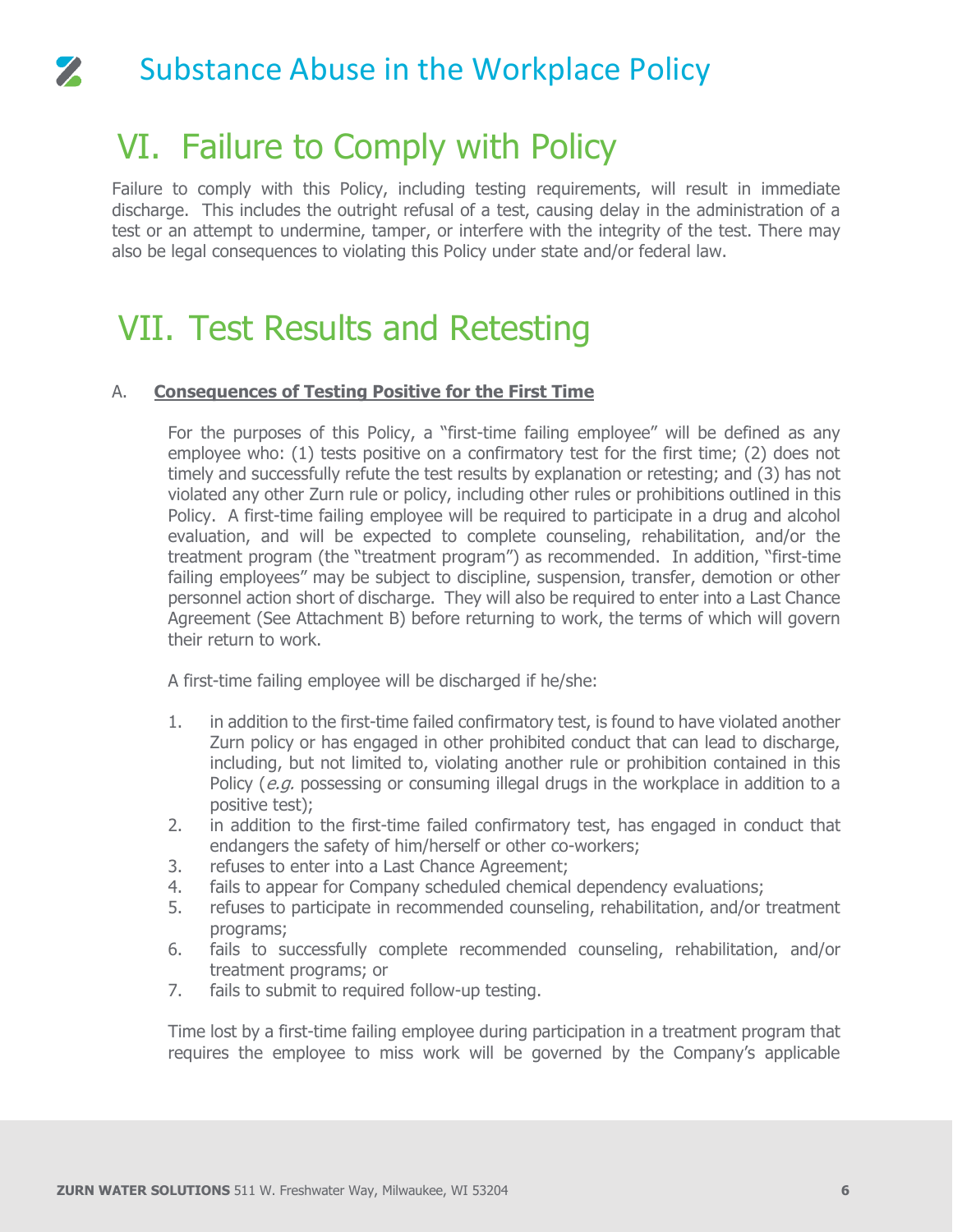sickness, disability, absence and/or other leave-of-absence policy, in accordance with applicable law.

### B. **Consequences of Testing Positive the Second Time**

Any employee who tests positive on a confirmatory test for the second time during his/her employment with the Company and who does not timely and successfully refute the test results by explanation or retesting will be discharged.

## VIII. Company-Sponsored Events

Management reserves the right to allow the consumption of alcoholic beverages, in moderation, at some Company-sponsored events involving employees, customers, suppliers or affiliated companies. Company employees are, however, expected to exercise reasonable judgment at all times in the use of alcohol authorized under this section and are expected to return to work unimpaired. If employees choose to consume alcohol at such events, they must do so responsibly and maintain their obligation to conduct themselves properly and professionally at all times with colleagues and/or third parties. The Company disclaims any responsibility for supervising employee alcohol consumption and for action taken by any employee while under the influence of alcohol.

## IX. Confidentiality

All test results and any information related to drug testing or investigations will be kept in separate medical files. Results will be released on a need-to-know basis only and only to the extent permitted by law, which may include: (a) to the employee who has been tested; (b) to persons he/she designates in writing; (c) to the Human Resources Manager; (d) to those management personnel who will make employment and discipline decisions in light of positive test results; (e) to the Medical Review Officer (MRO); (f) as required or permitted by law; and (g) as may be necessary in the event of a challenge to any test result or to this Policy.

# X. Policy Communication

To ensure that all job applicants and current employees are aware of the Substance Abuse Policy, information will be distributed as follows:

- B. Notices will be posted in conspicuous places advising all applicants and employees of the Substance Abuse Policy.
- B. All newly hired and current employees shall be issued a Substance Abuse Policy. All employees must sign an acknowledgment form that they have received the Policy and understand that they are required to comply with its terms. (See EMPLOYMENT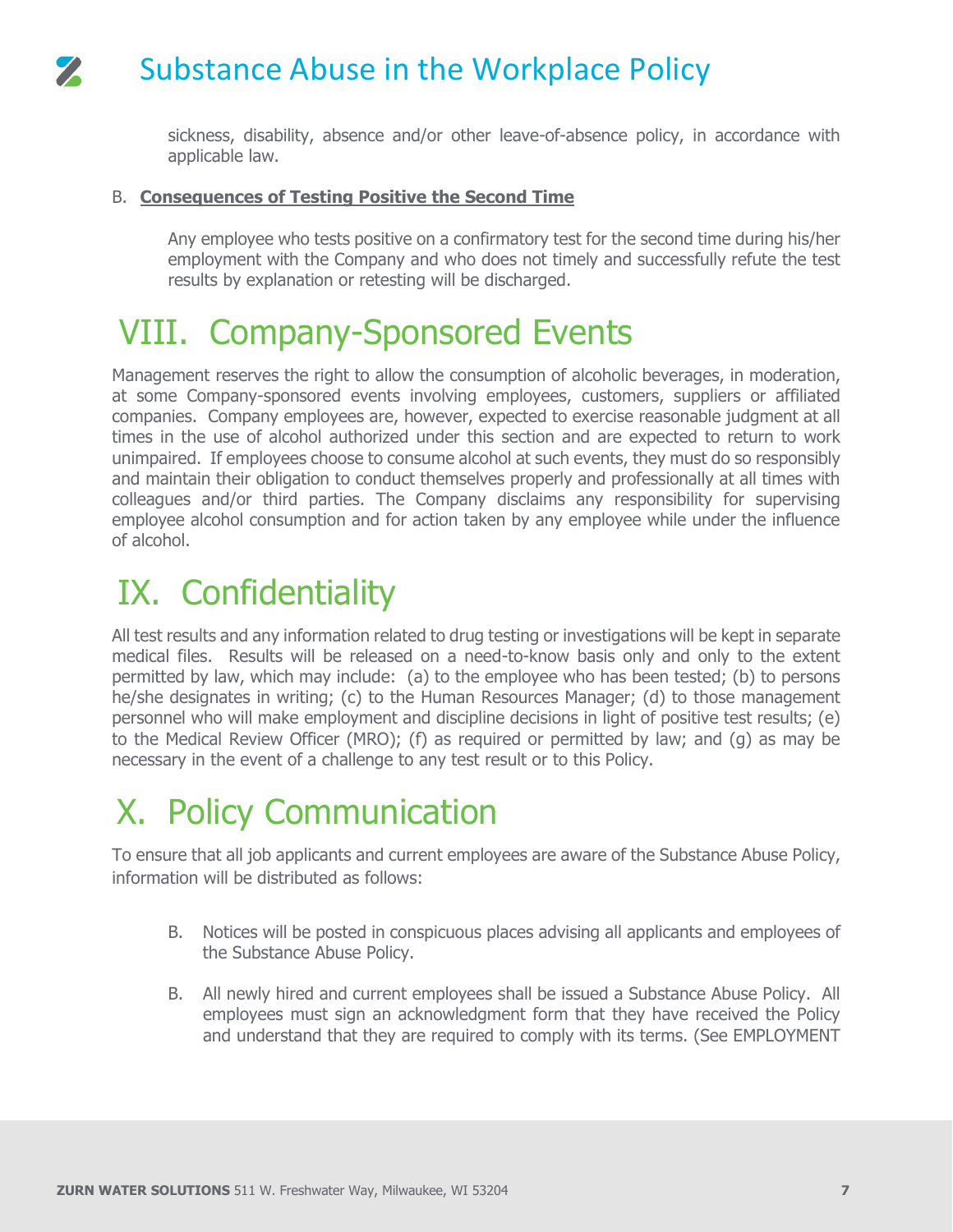APPLICANT ACKNOWLEDGEMENT). The signed statement will be maintained in the employee's personnel file.

## XI. Drug and Alcohol Education

Information will be provided periodically in an effort to inform employees about the problem of drug and alcohol abuse and resources available for assistance.

## XII. Miscellaneous

This policy is subject to applicable federal, state, and local laws and regulations. Nothing contained in this policy is intended to create any legally enforceable rights and the Company reserves the right to change and interpret this policy at any time; and its interpretation and application shall be final and binding.

The terms set out in this Policy work in conjunction with, and do not replace, amend or supplement any terms or conditions of employment stated in any collective bargaining agreement that a union has with the Company. Employees should consult the terms of their collective bargaining agreement. Wherever employment terms in this policy differ from the terms expressed in the applicable collective bargaining agreement with the Company, employees should refer to the specific terms of the collective bargaining agreement, which will control.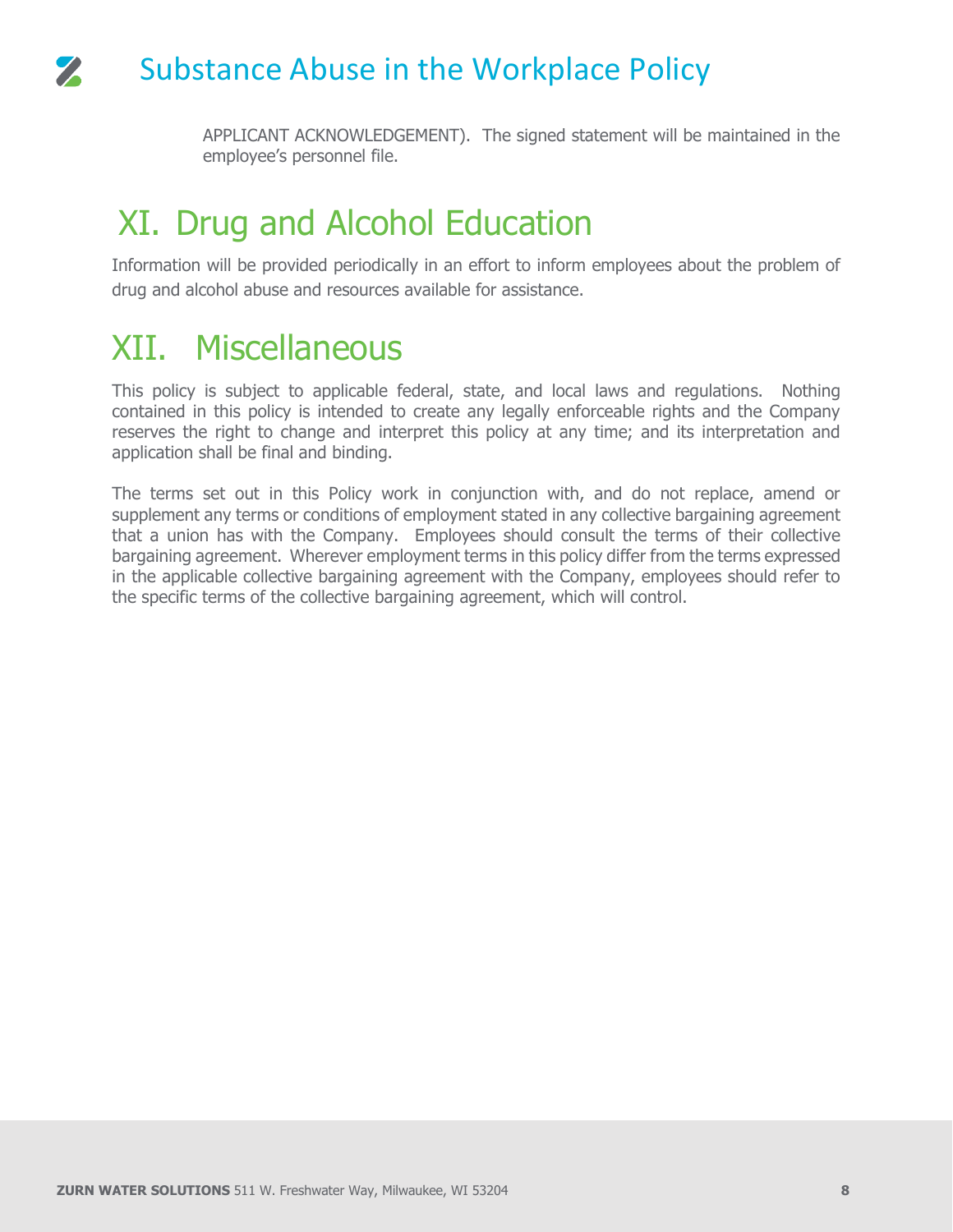

### [ATTACHMENT A]

### **LEGALLY OR CONTRACTUALLY/CUSTOMER REQUIRED RANDOM DRUG AND/OR ALCOHOL TESTING PROGRAM AND CONSENT FORM**

This document sets forth the Company's process for conducting random, unannounced drug testing for individual groups required to undergo random drug and/or alcohol tests pursuant to the Company's Substance Abuse in the Workplace Policy. Individuals will be required to participate in this Random Drug and/or Alcohol Testing Program where legal obligations and/or contractual/customer obligations require that individuals be subject to a random drug testing program in order to work on a particular job or project, or with a particular customer. All individuals in safety-sensitive positions governed by Department of Transportation (including FAA) testing regulations shall, at all times, be maintained in a separate random testing pool from employees required to participate in this Program by contract or for legal reasons not involving the DOT requirements.

### I. Duration

Individuals will be subject to this Random Drug and/or Alcohol Testing Program for the duration of their work on the particular job or project, or with a particular customer, that requires random drug and/or alcohol testing. At the time the individual is selected to enroll in this Random Drug and/or Alcohol Testing Program, the individual will be provided with an estimate of the intended duration of an individual's enrollment in the Program. In certain circumstances, individuals may be enrolled for an open-ended period of time. Notwithstanding the Company's best estimate, the duration of an individual's enrollment is subject to change based on the needs of the job, project, or customer.

### II. Individuals Subject to Testing

Individuals will be selected for enrollment in this Program based on the Company's needs and the legal or contractual requirements of a particular job or project, or requirements to work for a particular customer.

### III. Random Selection Protocol and Retention of Documentation

The Company will rely on its designated third-party testing entity to untilize a scientifically verified random selection tool to identify individuals enrolled in this Program that shall be randomly selected for testing on a quarterly basis. Subject to the exceptions below, all active individuals enrolled in this Program must be run through the random selection process. No individual shall be disqualified, eliminated, or avoid testing simply because he or she has been selected in a prior test. Those that are randomly selected for testing each month are referred to as the "Testing Group".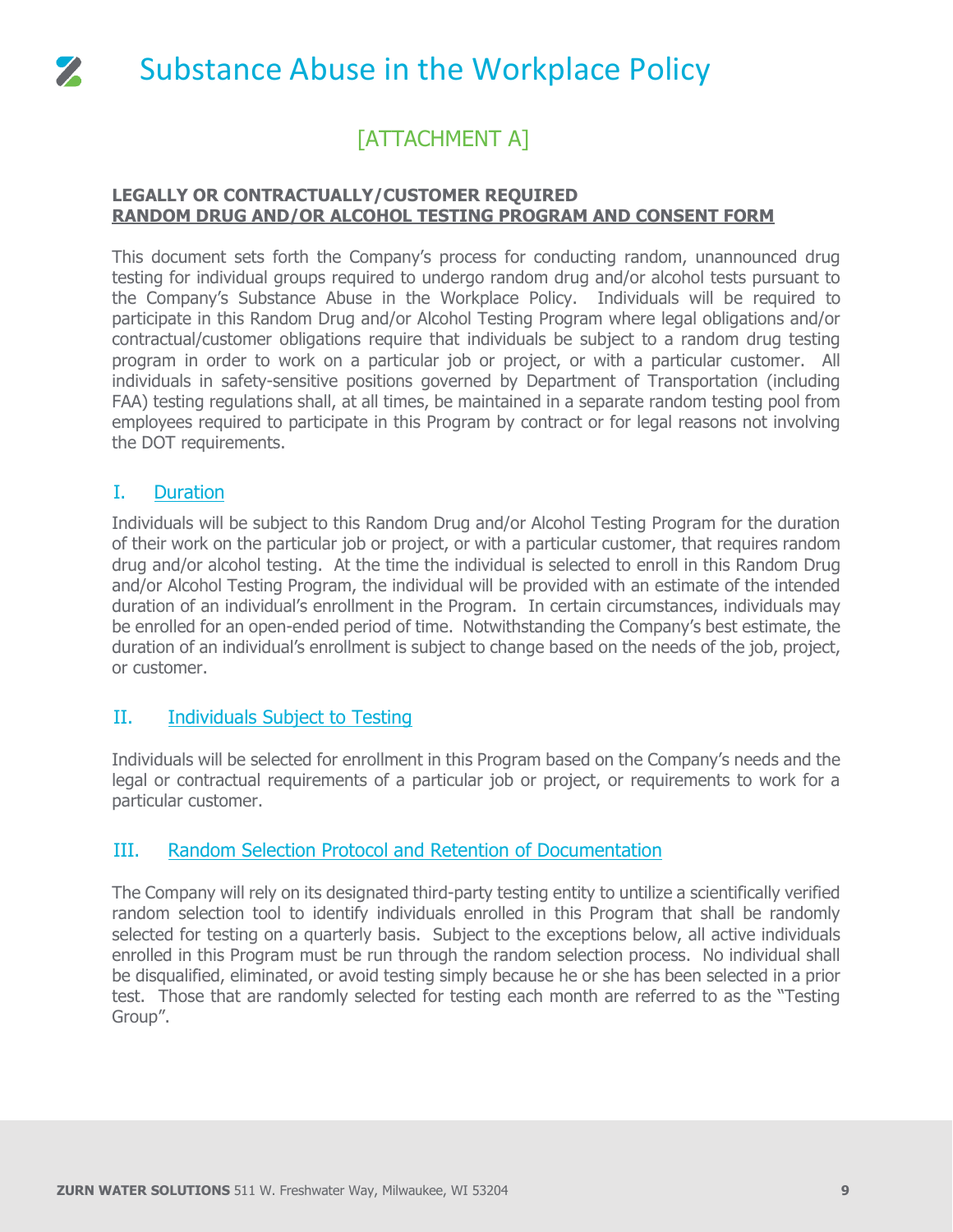To the extent possible, the third-party testing entity will provide to the designated Human Resources professional dates within a given selection period the individuals within the Testing Group who are to be tested. All names shall be maintained confidential by the designated Human Resources professional until immediately prior to notifying each individual's supervisor, and each Employee, of the required testing.

The third-party testing entity and/or the designated Human Resources professional shall retain complete documentation of the data inputted into the selection tool and the output data of the tool for a period of 1 year.

### IV. Frequency and Percentage of Employee Group Tested

Unless otherwise required by law or regulation, at least 25% of all individuals enrolled in this Program shall be tested on an annualized basis. For example, if 100 individuals are enrolled in the Program at various points throughout the year, at least 25 random tests should be conducted over the course of the year.

### V. Notification to Employees to be Tested

The designated Human Resources professional shall notify the individual's supervisor that the individual has been designated for random testing immediately prior to testing. The supervisor, or if the supervisor is not available to do so, the designated Human Resources professional, shall then immediately notify the individual. Such individual shall be required to report directly to the third-party medical provider for testing, without stopping anywhere else unless authorized by the designated Human Resource professional.

### VI. Specific Considerations

- Individuals on continuous FMLA leave shall not be considered for random selection until their return date. Individuals designated for participation in this Program who are on intermittent FMLA will remain eligible for selection but shall not be required to come into work for testing on a date in which they are utilizing FMLA leave. They will be tested on the first day they return to the workplace in the same workweek. If they do not return to work within the same work week, their random test will be skipped on that occasion.
- If an individual is randomly selected to be tested on a day s/he is off on vacation or on other paid time off for less than a full workweek, the individual shall be tested on his or her first workday back to work, or if the individual will be gone on a Friday, the individual will be tested the day prior to the time off to the maximum extent possible.
- If an individual is randomly selected to be tested on a day s/he is off on vacation or other paid time off and the time off lasts the entire workweek, the individual's random test will be skipped on that occasion.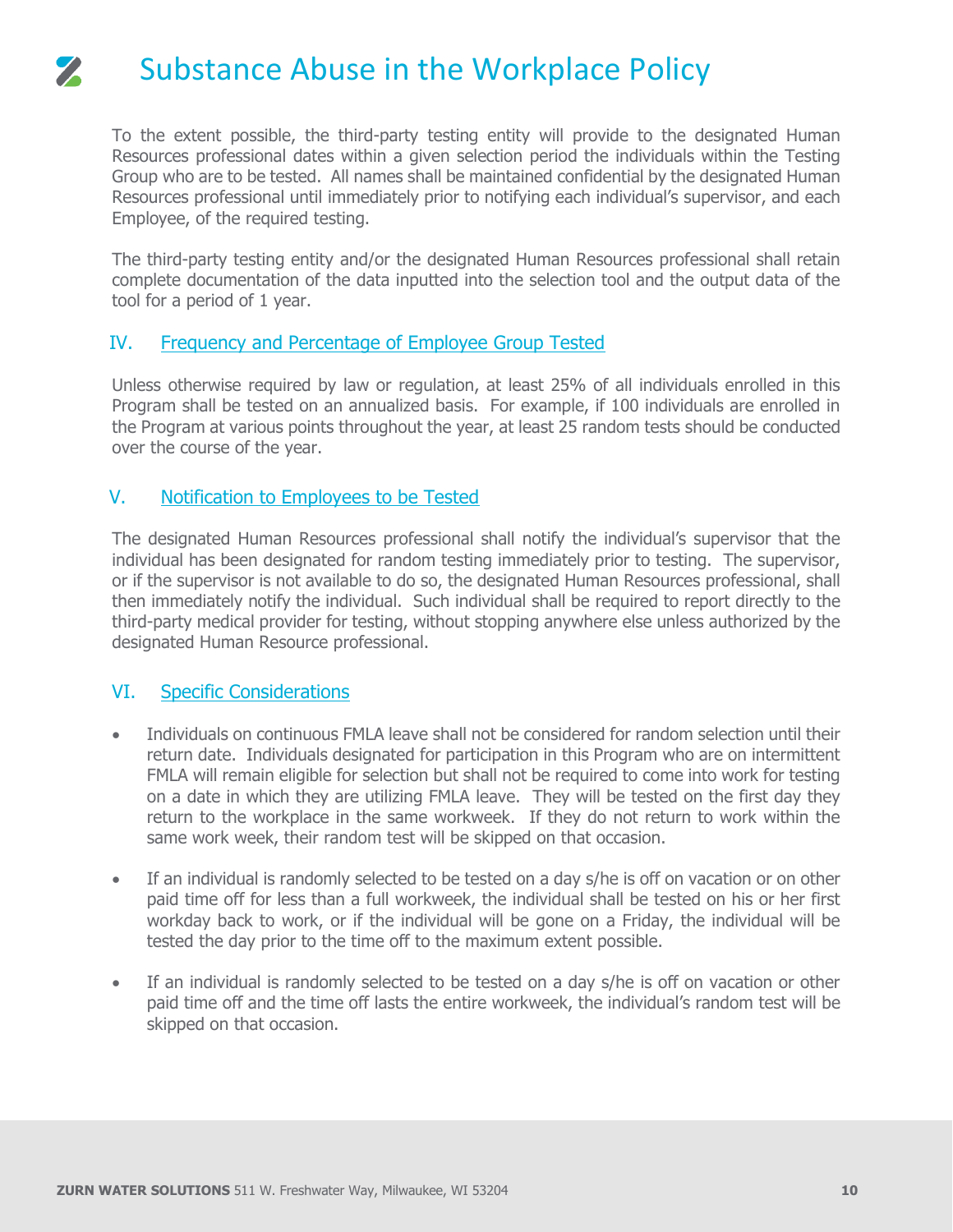• If an individual requires a disability-related accommodation related to his or her testing or his or her participation in this Program, individual should speak with Human Resources or his or her supervisor as soon as practicable after the need for the accommodation is known to the individual.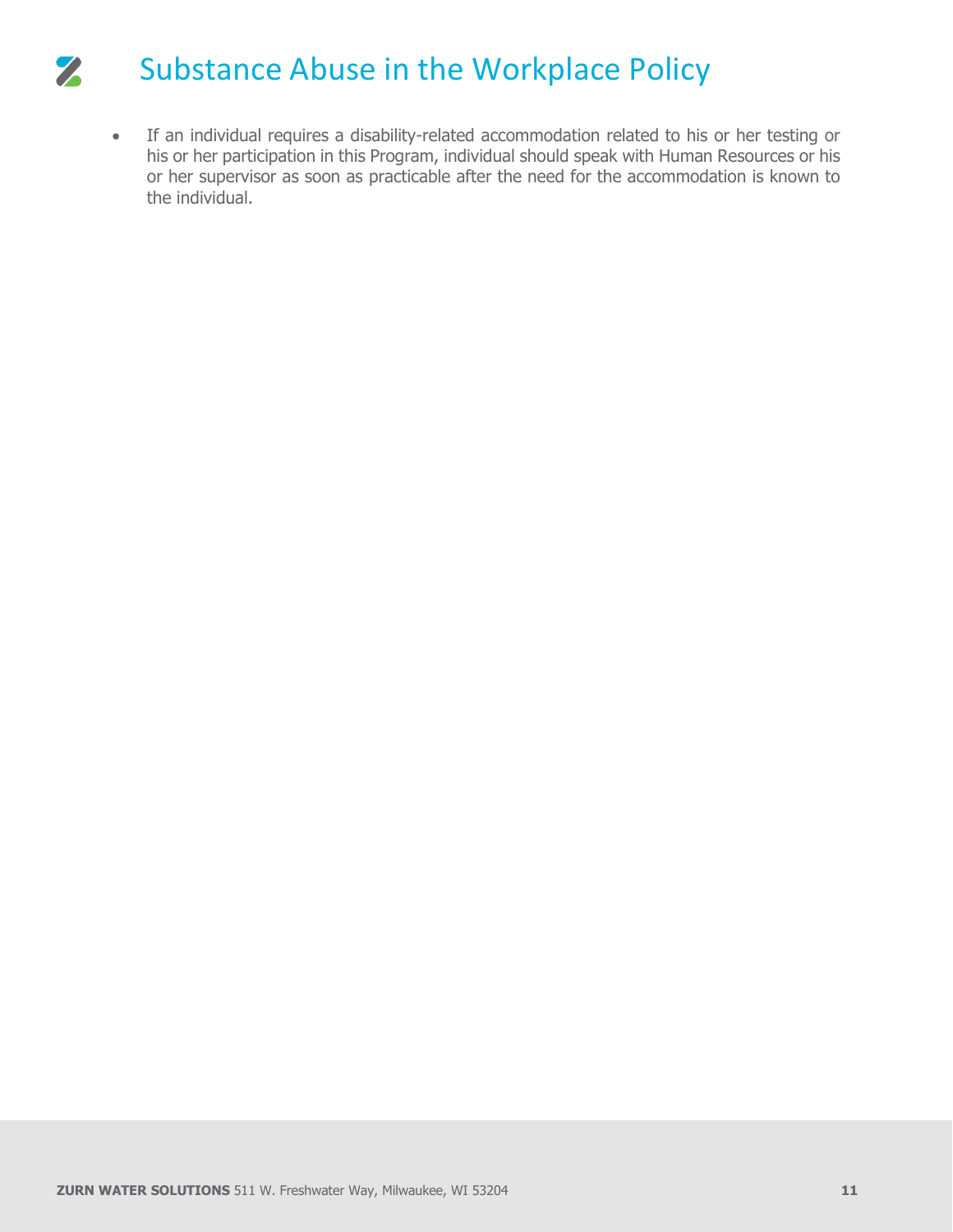### Substance Abuse in the Workplace Policy  $\mathbf{z}$

### **Notice to Affected Individuals of Random Testing**

To: [Individual Group]

From: [Human Resources Professional]

Date: [insert]

Zurn's Substance Abuse in the Workplace Policy permits the Company to enroll individuals in our Random Drug and/or Alcohol Testing Program (the "Random Testing Program") when random testing is required by law or contractual/customer obligation for designated individuals to be able to work on certain jobs or projects, or for certain customers. You have been selected to work on a job or project, or for a customer, that requires your participation in the Random Testing Program. Along with this letter, you are being provided with a copy of the document outlining the Random Testing Program.

Your enrollment in the Program will begin immediately upon your execution of this Notice, and is anticipated to last for the duration of your assignment to the specific job or project, or with the specific customer requiring testing. The Company reserves the right to revise any estimates regarding your enrollment in the Random Testing Program, but currently estimates that you will be enrolled until approximately [DATE].

If you have any questions regarding this notification, please direct your questions to Human Resources at ext. \_\_\_\_\_\_\_\_\_.

### **Acknowledgement of Receipt**

I, The contract that the contract of this Notice, I contract that on the date of this Notice, I received and read a copy of Zurn's Random Drug and/or Alcohol Testing Program and this Notice to Affected Individuals of Random Testing. I understand that if I have any questions, I can direct them to [Designated Human Resources Professional]. I also understand that this Notice does not change my at-will employment with the Company or set forth an employment contract of any kind.

Individual Signature

\_\_\_\_\_\_\_\_\_\_\_\_\_\_\_\_\_\_\_\_\_\_\_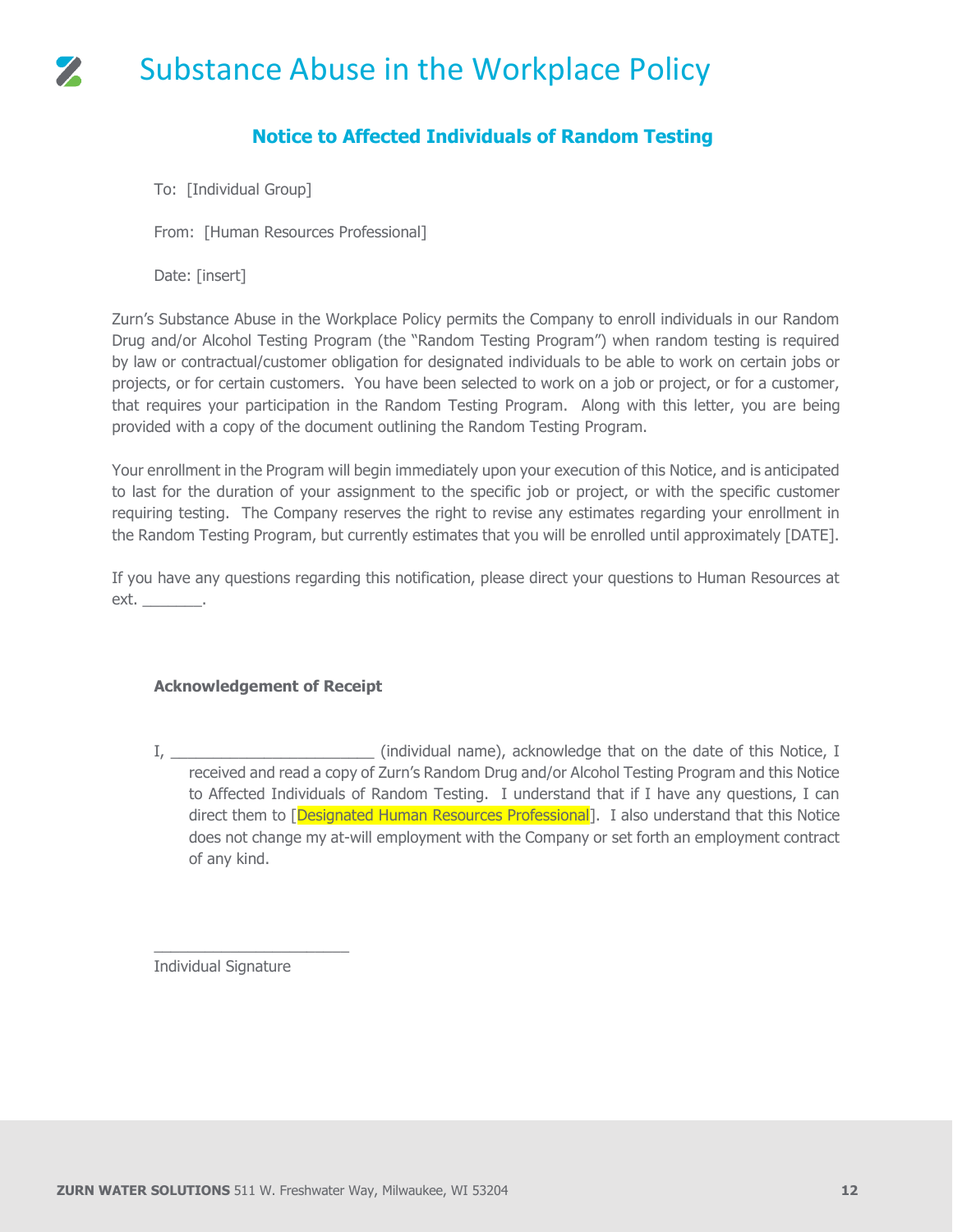

## [ATTACHMENT B]

### **LAST CHANCE AGREEMENT**

I, \_\_\_\_\_\_\_\_\_\_\_\_\_\_\_\_\_\_\_\_\_\_\_\_\_\_\_\_\_\_\_, in consideration of the Company's willingness to continue to employ me in lieu of termination for my violation of the Company's Substance Abuse in the Workplace Policy agree:

- 1. Not to report to work or work under the influence of alcohol, illegal drugs, or impairing substances, and not to possess or consume alcohol, illegal drugs, or impairing substances while at work or working and to comply fully with the Company's Substance Abuse in the Workplace Policy.
- 2. To cooperate in any number of unannounced random tests (of my breath, blood or urine, etc.) for evidence of alcohol and/or illegal drug use at a time determined by the Company up to twenty four (24) months following my return to work;
- 3. To abstain from using, selling, possessing, or distributing any illegal drugs at any time and to abstain from abusing any (prescription and/or non-prescription) drugs;
- 4. To undergo a substance abuse evaluation and assessment through the Employee Assistance Program or a health care provider approved by the Company;
- 5. To participate in and successfully complete any treatment program recommended for me by the Company's Employee Assistance Program or an approved health care provider; and
- 6. To authorize the Employee Assistance Program or the approved health care provider to disclose information regarding my compliance and/or non-compliance with my treatment program to the Company.

I understand and agree that I may be terminated from my job without recourse if I violate any of the terms of this agreement or the Company's policies.

I understand that this Agreement is not a guarantee of employment, that my employment with the Company remains at-will, and that I may be terminated for any reason (including, but not limited to, layoff for lack of work, poor performance, rule violation, or any other reason) notwithstanding my compliance with the Agreement.

I have read and understand this Agreement and certify that I am entering into it voluntarily. I also certify that I am legally competent to execute this Agreement.

| EMPLOYEE:         |  |
|-------------------|--|
| DATF <sup>.</sup> |  |

| WITNESSED AND APPROVED: |  |
|-------------------------|--|
| WITNESS:                |  |
| DATED:                  |  |